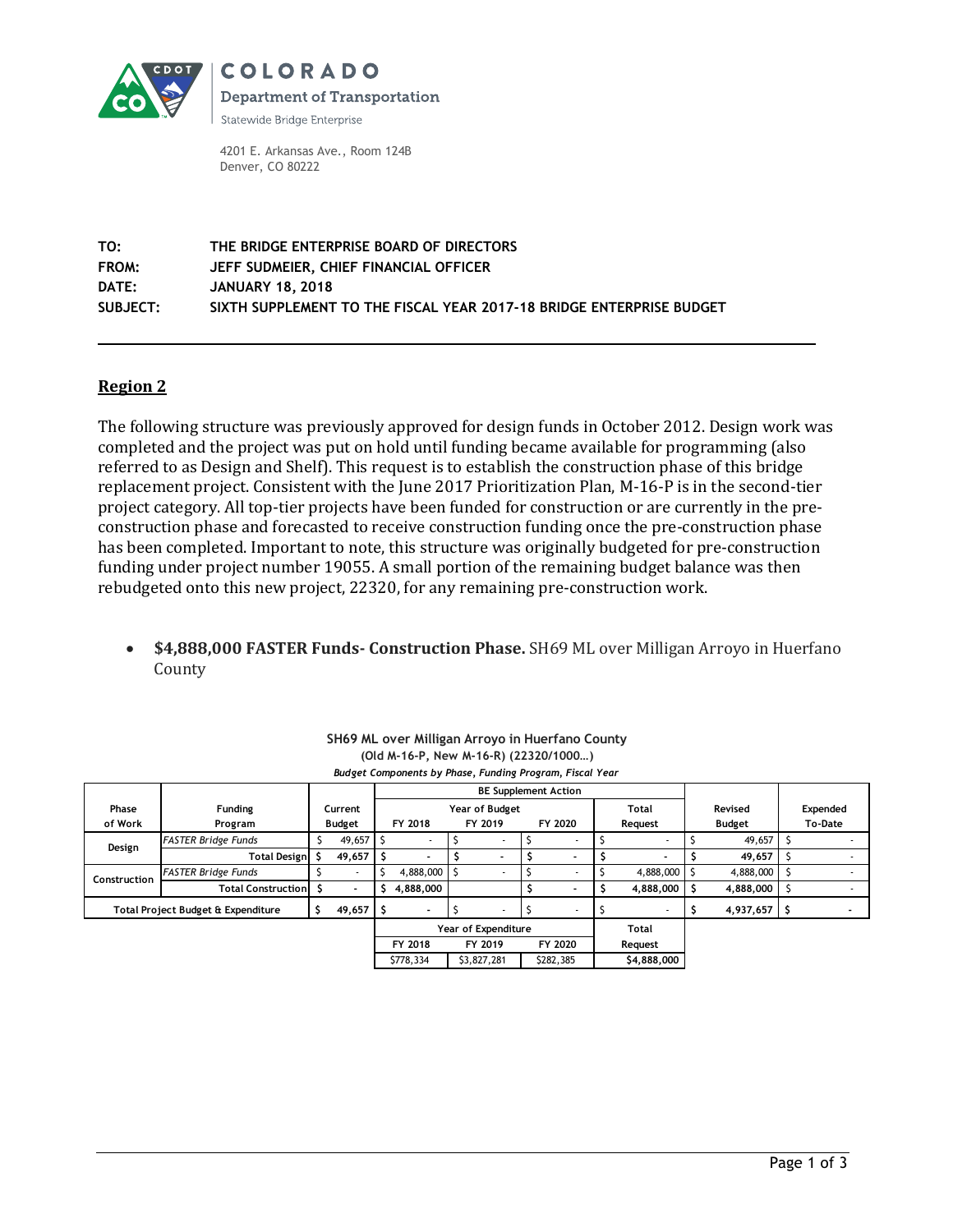Bridge Enterprise 6 th Supplement FY 2017-18 January 2018

### **Region 4**

The following structure was previously approved for design funds in April 2015. Design work was completed and the project was put on hold until funding became available for programming (also referred to as Design and Shelf). This request is to establish the construction phase of this bridge replacement project. Consistent with the June 2017 Prioritization Plan, C-17-B is in the top-tier project category and ready to receive construction funding.

 **\$9,929,000 FASTER Funds – Construction Phase.** SH60 over the South Platte River in Weld County

|                                    |                            |         |                    | <b>bad get components by ringse, randing riogram, risear rear</b><br><b>BE Supplement Action</b> |             |         |             |         |         |         |             |               |            |         |          |  |
|------------------------------------|----------------------------|---------|--------------------|--------------------------------------------------------------------------------------------------|-------------|---------|-------------|---------|---------|---------|-------------|---------------|------------|---------|----------|--|
| Phase                              | <b>Funding</b>             | Current |                    | Total<br>Year of Budget                                                                          |             |         |             |         |         |         |             |               | Revised    |         | Expended |  |
| of Work                            | Program                    | Budget  |                    | FY 2018                                                                                          |             | FY 2019 |             | FY 2020 |         | Request |             | <b>Budget</b> |            | To-Date |          |  |
| <b>ROW</b>                         | FASTER Bridge Funds        |         | $122,200$ \$       |                                                                                                  |             |         |             |         |         |         |             |               | 122,200    | -S      | 12,273   |  |
|                                    | <b>Total ROW</b>           | Ŝ.      | 122,200            |                                                                                                  |             |         |             |         |         |         |             |               | 122,200    |         | 12,273   |  |
| <b>Utilities</b>                   | <b>FASTER Bridge Funds</b> |         | $5,550$ $\sqrt{5}$ |                                                                                                  |             |         | $\sim$      |         |         |         |             |               | 5,550      | s       |          |  |
|                                    | Total Utilities S          |         | 5,550              |                                                                                                  |             |         |             |         |         | \$      | ٠           |               | 5,550      | s       |          |  |
| Design                             | <b>FASTER Bridge Funds</b> |         | $$1,042,625$ \$    |                                                                                                  |             |         |             |         |         |         |             |               | 1,042,625  |         | 649,103  |  |
|                                    | <b>Total Design</b>        |         | \$1,042,625        |                                                                                                  |             |         |             |         |         |         |             |               | 1,042,625  |         | 649,103  |  |
| Construction                       | <b>FASTER Bridge Funds</b> |         |                    | Ś                                                                                                | 9,929,000   |         |             |         |         |         | 9,929,000   |               | 9,929,000  | S       |          |  |
|                                    | Total Construction \$      |         | ۰.                 |                                                                                                  | \$9,929,000 |         | ۰           |         |         | s       | 9,929,000   |               | 9,929,000  | \$      | ۰        |  |
| Total Project Budget & Expenditure |                            |         | \$1,170,375        |                                                                                                  | \$9,929,000 |         |             |         |         |         | 9,929,000   | \$            | 11,099,375 | s       | 661,376  |  |
|                                    |                            |         |                    | Year of Expenditure                                                                              |             |         |             |         |         | Total   |             |               |            |         |          |  |
|                                    |                            |         |                    |                                                                                                  | FY 2018     |         | FY 2019     |         | FY 2020 |         | Request     |               |            |         |          |  |
|                                    |                            |         |                    |                                                                                                  | \$200,000   |         | \$9,729,000 |         |         |         | \$9,929,000 |               |            |         |          |  |
|                                    |                            |         |                    |                                                                                                  |             |         |             |         |         |         |             |               |            |         |          |  |

#### **SH60 over the South Platte River in Weld County (Old C-17-B, New C-17-FT) (21146/1000…)** *Budget Components by Phase, Funding Program, Fiscal Year*